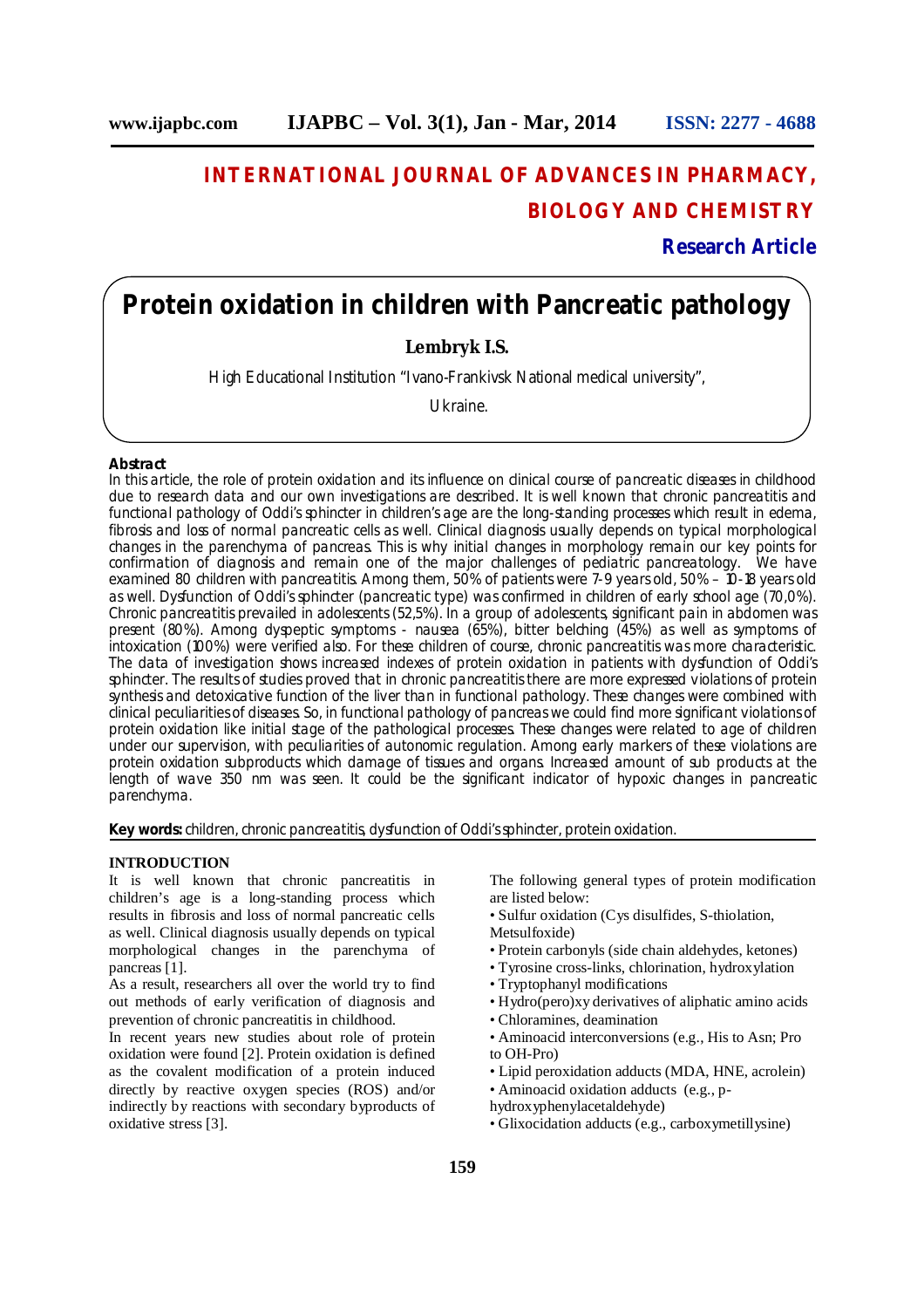• Cross-links, aggregation, pepdide bound cleavage [4, 5].

Different forms of oxidative modification have biochemical consequences such as: loss of protein functions, loss of protease inhibitor activity, diminished sensitivity to proteolysis, modified transcription of certain genes et cetra [6].

Among diseases related to increased levels of protein carbonyls, acute pancreatitis was found, but the role of protein oxidation in development of chronic pancreatitis in children's age hasn't been studied [6].

## **OBJECTIVES OF INVESTIGATION**

To estimate the role of protein oxidation in schoolaged children with pancreatic diseases.

## **MATERIAL AND METHODS OF INVESTIGATION**

Protein oxidation we verified on spectrophotometer by evaluation of its intensive absorption in blood serum [7]. Biochemical investigations were done on the basis of certificated biochemical laboratory (certificate №001479 from 03.02.2010) of Ivano-Frankivsk National medical university (Chief of the biochemical department, Erstenjuk A.M, Ph.D).

Monitoring of ECG with analysis of variability of heart rhythm (Apparatus CardioLAb VHR, Kharkiv-Ukraine) was done in the department of functional diagnostics of regional children's hospital (Chief of the department ,Tsaruk O.Ya ,MD). All investigations in children we have done 1-1.5 hours after meal. We determined index of summary regulation of autonomic nervous system. It includes five categories: summary index of regulation due to frequency of heartbeat, summary power of spectrum, index of strain, activity of vasomotor and cardiovascular centers.

Also we have determined liver functions (cholinesterase, hipuric acid, AlT, AsT) by routine methods of investigation.

## **RESULTS OF INVESTIGATION AND CONCLUSION**

We have examined 80 children with pancreatitis. Among them 50% of patients were 7-9 years old, 50% – 10-18 years old as well. Dysfunction of Oddi's sphincter (pancreatic type), was confirmed in children of early school age (70,0%). In adolescents chronic pancreatitis prevailed (52,5%).

Duration of both diseases makes 1-5 years but frequent exacerbations were noticed throughout last half a year. These exacerbations were closely related to violations of diet (prevalence of fatty food, fresh juices and stewed cabbage (this is a meal often prepared in Ukraine during the winter ). Majority of patients were suffering from acute abdominal pain

which was relieved by the administration of spasmolitics (no-spa) and nonsteroid antiinflammatory medicines (ibuprofen).

Symptoms of functional pathology of pancreas were similar to clinic of main somatic diseases of upper abdomen (f.e. chronic gastritis or cholecystitis).

Biochemical examinations done by us estimated intensification of peroxidation in both groups of patients (table1).

The data of investigation shows increased indexes of protein oxidation in patients with dysfunction of Oddi's sphincter.

At the same time nobody estimated direct relation between level of protein oxidation and expression of clinical symptoms of pancreatic diseases such as: abdominal pain (80,0%), recurrent vomiting (68,2%), sour belching (63,6%), tendency to diarrhea (50,0%), subfebrile temperature (27,5%).

These results may indicate activation of biochemical processes in children with functional disease of pancreas. Damage effect of free reactive molecules is released in synthesis of byproducts of protein oxidation which inactivate kation pumps, channels of ion conductivity, proteins and enzymes of membrane. These changes are also connected with more severe course of the disease: frequent exacerbations of abdominal spastic pain  $(98,0\%)$ , vomiting  $(75,0\%)$ , subfebrile temperature (65,0%). During attack of pain children take specific posture to relief the pain (60,0%). Signs of intoxication were seen like: dizziness, increased perspiration, loss of consciousness.

Thus results of studies revealed increasing of aldegid and ketonic acids of the main character as the result of protein oxidation in children with pathology of pancreas ( $p<0.05$ ).

We have found that more expressed changes were noticed in children with dysfunction of Oddi's sphincter, pancreatic type. That could be significant indicator of early pathological changes in parenchyma of pancreas as well as sign of damage of protein molecules. The length of waves in this case makes 430 and 530 nm. In norm, the amount of proteins at such length of waves should be lower. At the same time, amount of proteins in such length of waves wasn't defined from normal values.

In group of adolescents significant pain in abdomen took place (80%). Among dyspeptic symptoms nausea (65%), bitter belching (45%) as well as symptoms of intoxication (100%) were verified also. For these children of course, chronic pancreatitis was more characteristic. Disease was accompanied with anxiety (78,0%), depression (75,0%), violations of quality of life  $(60,0\%)$ . Patients of this age group didn't believe in efficiency of therapy, especially boys (45,0%).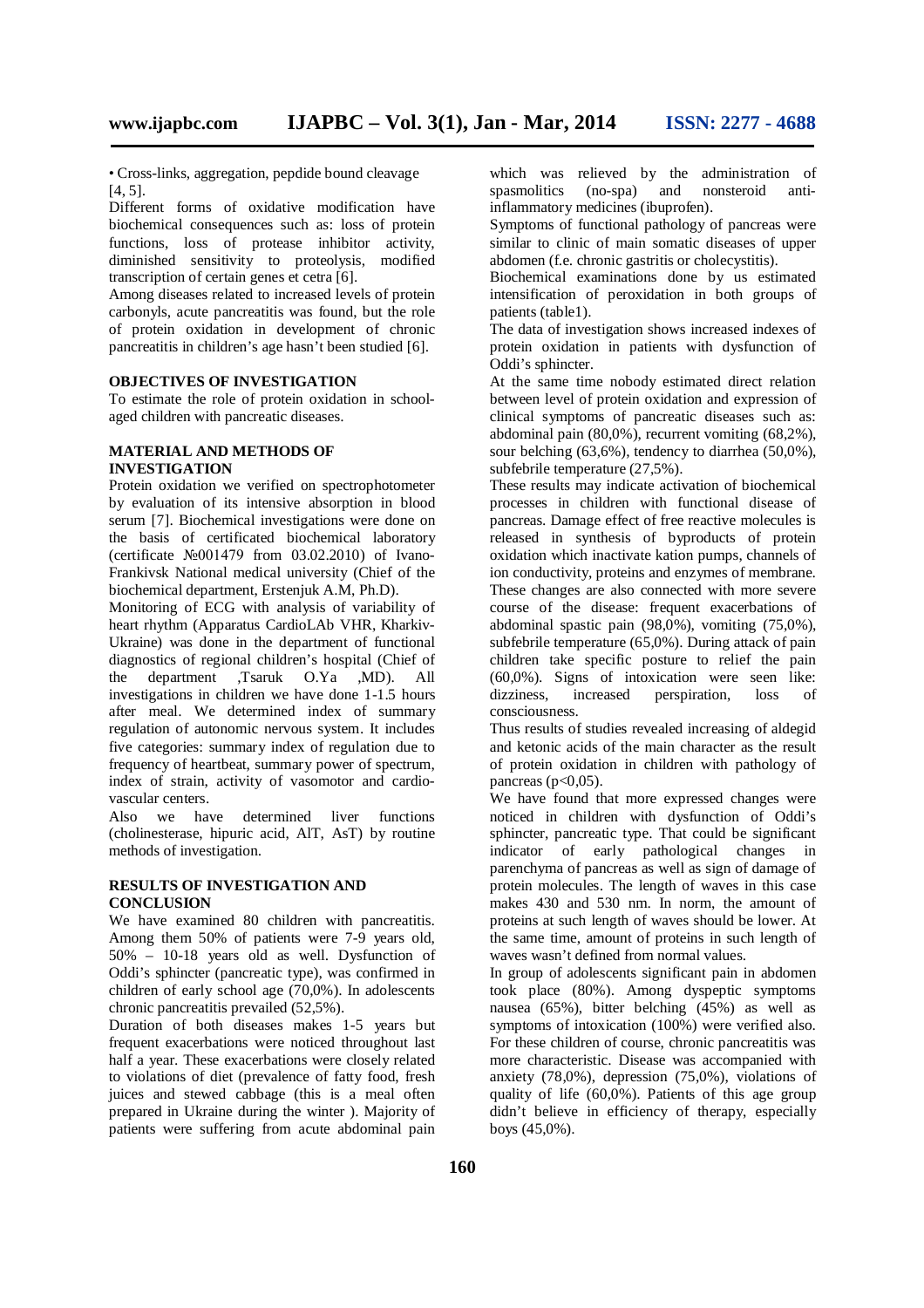Levels of protein oxidation in these patients are described below (table 4).

As it is well seen in table 2, content of carbonile groups of proteins closely related to type of pathology and was significantly higher than in dysfunction of Oddi's sphincter, pancreatic type . At the result of protein oxidation there is denaturation and increased proteolytic degradation because endogenous proteases occurred.

Violations of secretion or activity of these enzymes resulted in accumulation of protein oxidation sub products in blood serum [8,9].

Due to modern outlook and new approaches in medical science, carbonile sub products are the early indicators of injury of organs and tissues.

They are active metabolites which could effectively estimate level of damage, improve results of clinical and laboratory findings in pancreas and liver.

Estimation of liver functions due to reactivation of protein oxidation is described in picture below (table 3).

The results of studies proved that in chronic pancreatitis there are more expressed violations of protein synthesis and detoxicative function of the liver than in dysfunction of Oddi's sphincter, pancreatic type. These changes were combined with clinical peculiarities of diseases.

We also have noticed moderate violations of index of summary regulation of autonomic nervous system (table 4).

| Length of<br>wave, nm | Dysfunction of Oddi's sphincter,<br>pancreatic type, n=20 | Normal<br>(predicted) values | Chronic pancreatitis, $n=20$ | <b>Normal</b><br>(predicted) values |
|-----------------------|-----------------------------------------------------------|------------------------------|------------------------------|-------------------------------------|
| 356                   | $0,65{\pm}0.2$                                            | $1,33\pm0.01$                | $0.77 \pm 0.2$               | $1,33\pm0.01$                       |
|                       | p<0.05                                                    |                              | p<0.05                       |                                     |
| 370                   | $0,55\pm0.1$                                              | $1,31 \pm 0.01$              | $0,79\pm0.1$                 | $1,31\pm0.01$                       |
|                       | p<0.05                                                    |                              | p<0.05                       |                                     |
| 430                   | $2,35\pm0.7$                                              | $0.71 \pm 0.05$              | $2,01 \pm 0.6$               | $0.71 + 0.05$                       |
|                       | p<0.05                                                    |                              | p<0.05                       |                                     |
| 530                   | $2,38\pm0.2$                                              | $0.03 \pm 0.002$             | $1,17\pm0.7$                 | $0.03 \pm 0.002$                    |
|                       | p<0.05<br>.<br>$\sim$ $ -$                                | .                            | p<0.05                       |                                     |

| Table 1                                                        |  |  |  |
|----------------------------------------------------------------|--|--|--|
| Protein oxidation in children with pancreatic diseases, $n=40$ |  |  |  |

\*Note – improved difference between indexes of sick and healthy children

### **Table 2 Protein oxidation in adolescents with pancreatic pathology, n=40**

|                    |                                  |                    | $\sim$                |                    |
|--------------------|----------------------------------|--------------------|-----------------------|--------------------|
| Length of wave, nm | Dysfunction of Oddi's sphincter, | Normal (predicted) | Chronic pancreatitis, | Normal (predicted) |
|                    | pancreatic type                  | values             | $n=20$                | values             |
|                    | $n=20$                           |                    |                       |                    |
| 356                | $0.66 \pm 0.2$                   | $1,33\pm0.01$      | $0,75\pm0.2$          | $1,33\pm0.01$      |
|                    | p<0.05                           |                    | p<0.05                |                    |
| 370                | $0,68 \pm 0.1$                   | $1,31\pm0.01$      | $0.85 \pm 0.1$        | $1,31\pm0.01$      |
|                    | p<0.05                           |                    | p<0.05                |                    |
| 430                | 2, $11\pm0.7$                    | $0.71 \pm 0.05$    | $1,25\pm0.6$          | $0.71 \pm 0.05$    |
|                    | p<0.05                           |                    | p<0.05                |                    |
| 530                | $2,08\pm0.2$                     | $0.03 \pm 0.002$   | $1,07+0,7$            | $0.03 \pm 0.002$   |
|                    | p<0,05                           |                    | p<0.05                |                    |

**Table 3**

## **Violations of protein synthesis and detoxication in children with pancreatic diseases, n=80**

| <b>Index</b>                   | Chronic pancreatitis,<br>$n=40$ | Dysfunction of Oddi's sphincter, pancreatic<br>type, $n=40$ | <b>Improved</b><br>difference |
|--------------------------------|---------------------------------|-------------------------------------------------------------|-------------------------------|
| Common protein, $g/I$          | $55.2 \pm 1.4$                  | $61.5 \pm 1.3$                                              | p<0.05                        |
| Albumins, $g/I$                | $36.8 \pm 0.5$                  | $42.2 \pm 0.5$                                              | p<0.05                        |
| Globulins, $g/l$               | $22.8 \pm 0.3$                  | $25,1 \pm 0.2$                                              | p<0.05                        |
| $\alpha_1$ -globulin,%         | $4,78\pm1,2$                    | $3.55 \pm 1.2$                                              | p<0.05                        |
| $\beta$ - globulin,%           | $6,11\pm1,4$                    | $12,1 \pm 1,4$                                              | p<0.05                        |
| $\gamma$ - globulin,%          | $13,8 \pm 1,3$                  | $11,2{\pm}1,3$                                              | p<0.05                        |
| Cholinesterase of the liver in | $65,1\pm0.5$                    | $76.2 \pm 0.5$                                              | $p=0,05$                      |
| blood serum, Mkkag*l           |                                 |                                                             |                               |
| Hipuric acid in urine, g/l     | $2,17\pm0,11$                   | $1,67 \pm 0.07$                                             | p<0.05                        |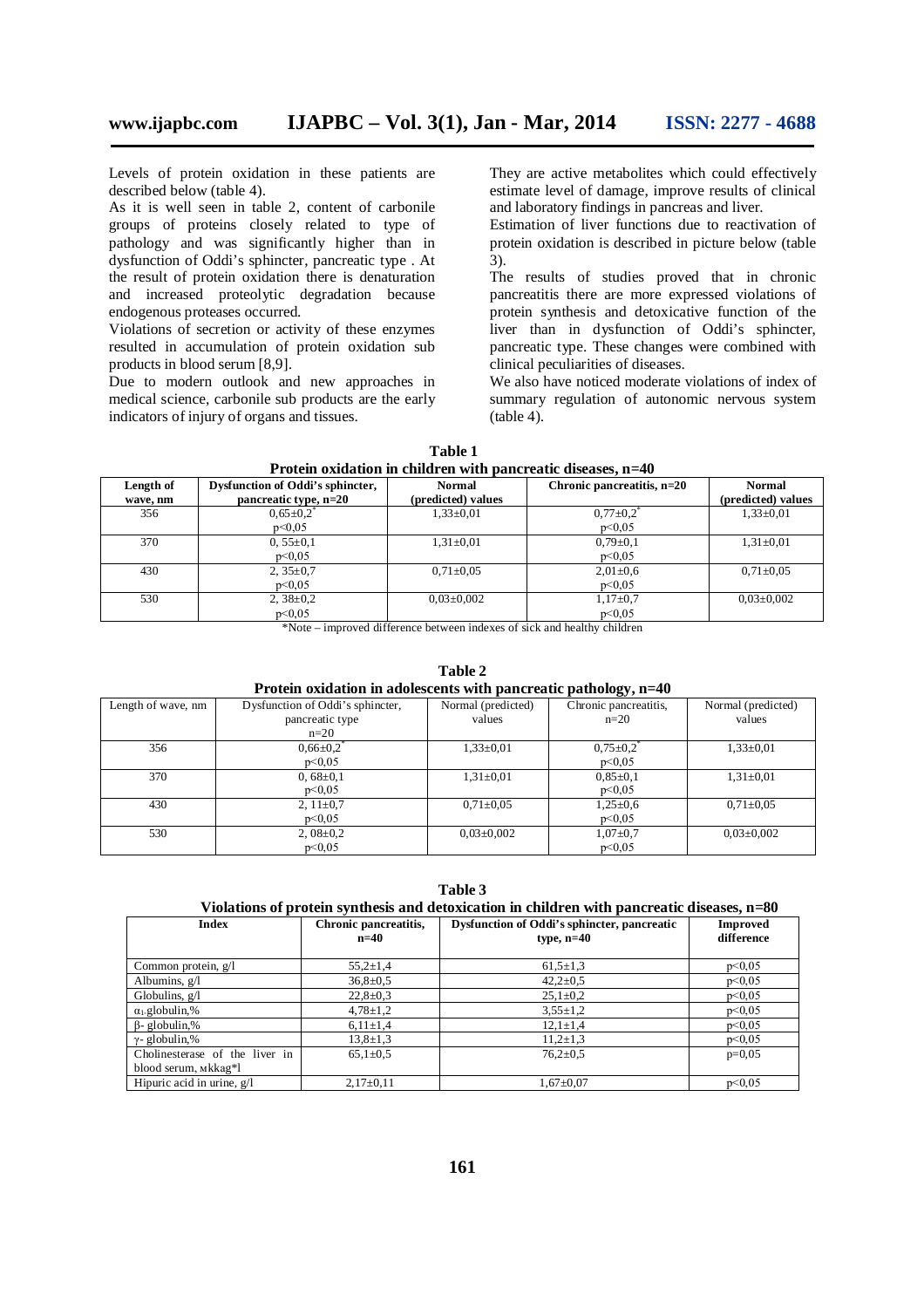| Violations of autonomic nervous system, n=80        |                                |                                                            |  |
|-----------------------------------------------------|--------------------------------|------------------------------------------------------------|--|
| Disease                                             | Number of patients, percentage | Index of summary regulation of autonomic<br>nervous system |  |
| Dysfunction of Oddi's sphincter,<br>pancreatic type | 21 (52,5%)                     | 2-4 marks                                                  |  |
|                                                     | 12 (30%)                       | 5-6 marks                                                  |  |
|                                                     | $7(17,5\%)$                    | 7-8 marks                                                  |  |
| Chronic pancreatitis                                | 8(20%)                         | 2-4 marks                                                  |  |
|                                                     | 25 (62,5%)                     | 5-6 marks                                                  |  |
|                                                     | 10(25%)                        | 7-8 marks                                                  |  |

**Table 4**

**Table 5 Protein oxidation in school-aged children with pancreatic diseases, n=80**

| т годин одинноп ш эспоот адеа спиш ен мин ранегсане авсазев, п=оо |                                                   |                 |                       |                |  |
|-------------------------------------------------------------------|---------------------------------------------------|-----------------|-----------------------|----------------|--|
| Length of wave, nm                                                | Dysfunction of Oddi's sphincter, pancreatic type, |                 | Chronic pancreatitis, |                |  |
|                                                                   | $n = 38$                                          |                 | $n=42$                |                |  |
|                                                                   | Before treatment                                  | After treatment | Before treatment      | After          |  |
|                                                                   |                                                   |                 |                       | treatment      |  |
| 356                                                               | $0.66 \pm 0.2$                                    | $0,33\pm0.2$    | $0,75 \pm 0.2$        | $0,53\pm0.2$   |  |
|                                                                   |                                                   | p<0.05          |                       | p<0.05         |  |
| 370                                                               | $0,68\pm0.1$                                      | $0,55\pm0.1$    | $0.85 \pm 0.1$        | $0,65\pm0,1$   |  |
|                                                                   |                                                   | p<0.05          |                       | p<0.05         |  |
| 430                                                               | 2, $11\pm0.7$                                     | $1,04\pm0.8$    | $1,25\pm0.6$          | $1,03\pm0.7$   |  |
|                                                                   |                                                   | p<0.05          |                       | p<0.05         |  |
| 530                                                               | 2, $08 \pm 0.2$                                   | $2,01\pm0.8$    | $0,75 \pm 0.2$        | $0,52{\pm}0,2$ |  |
|                                                                   |                                                   | p<0.05          |                       | p<0.05         |  |

We have found moderate strain of adaptive mechanisms in children with pancreatitis which could be background of future pathological process. Index of summary regulation of autonomic nervous system at this case makes 2-4 marks. Thus it is possible to indicate violations of autonomic nervous system only after influence of stress or physical strain.

In patients with chronic pancreatitis, we have recognized a wide range of pathological conditions. Expressed functional stress of regulative systems was measured by index of summary regulation of autonomic nervous system (5-6 marks) and it was seen in 62,5% patients. Significantly expressed strain of psychoemotional and autonomic deregulation was noticed in 25% patients with chronic pancreatitis (index was equal 7–8 marks). Mild form of strain was recognized in 20,0% of children with chronic pancreatitis.

Due to violations of protein oxidation we have offered a certain antioxidant, Quercetin applied in granules and tablets (depending on age).

Dynamics of protein oxidation indexes after application of antioxidant medicine Quercetin is shown below (table 5).

Significant decreasing of main indexes was proved after therapy especially at length of waves 430 nm and 530 nm.

These changes were more informative in group of patients with dysfunction of Oddi's sphincter, pancreatic type. In group of comparison increased indexes were found only in half of cases that could be the indicator of organic changes in pancreas.

Functional condition of liver was changed in children with chronic pancreatitis only after 7-10 days of therapy: level of hipuric acid became 1.5 times lower than in norm. Cholinesterase remained constant only in group of comparison. Changes of main indexes in this group took place only at 14-20 days of therapy.

Thus, in children with dysfunction of Oddi's sphincter, pancreatic type, decreased levels of aldegid and ketonic subproducts at the length of waves 430 and 530 nm was seen in 75 % of cases, which show the efficiency of treatment with application of antioxidants. The other indexes were not different from predicted values before and after treatment.

We also noticed positive dynamics of indexes responsible for condition of autonomic regulation. Main index of autonomic regulation turned back to norm only in patients who received quercetin throughout 12-14 days of therapy.